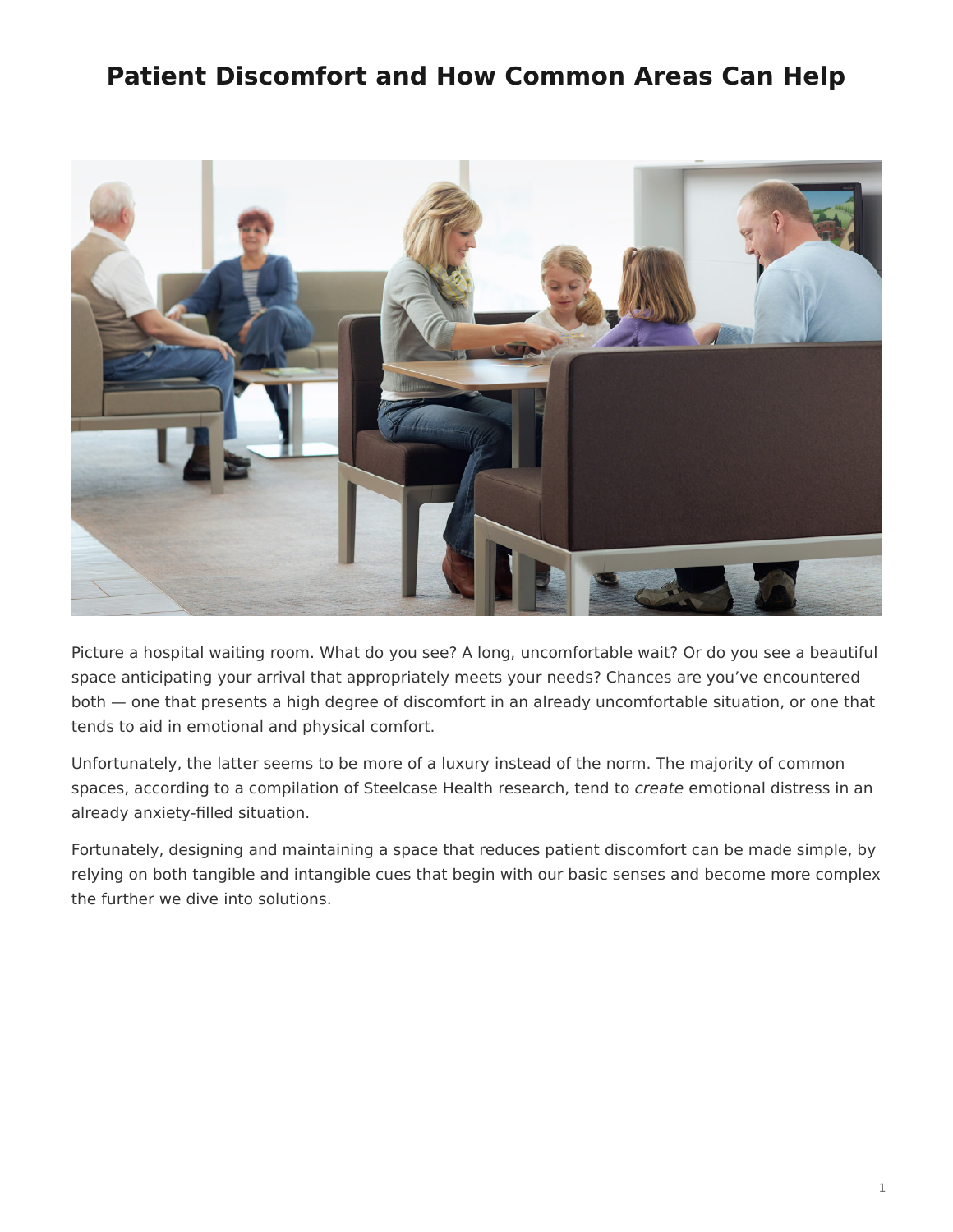## **4 SOLUTIONS FOR MORE PEOPLE-FRIENDLY, COMFORTABLE COMMON SPACES**

1) **Address visual chaos.** "Common spaces in healthcare environments that have visual chaos upon entering the space are uncomfortable, adding to the emotional distress of the patient's journey," explained Jason Vanderground, brand manager of Steelcase Health. "If a space is well-ordered, our impression will be much different than entering one that appears unorganized." Visual chaos doesn't always mean messy; it could inadvertently be a result of paint choice, antiquated artwork, old technology, outdated furniture, and even something as simple as tattered reading materials.

2) **Acknowledge the underlying value of [scent.](http://www.ambius.com/blog/5-ways-smell-influences-your-everyday-life/)** Sight and smell are the first cues that begin to cultivate an impression of what to expect from an experience. Beyond the visual queues experienced upon an arrival, smells may also trigger a sense of chaos or peace — from the familiar, like coffee, to medical smells such as rubbing alcohol.

3) **Design for palate of place.** During our research, we realized there are times when people desire a high degree of privacy, while at other times, they may need to connect physically and virtually. There are times when patients come with a huge support group as well as times when patients come alone. And, finally, there are times when individuals desire to get work done as they wait, and times when they just need to mentally escape. Each scenario needs a different solution, yet each solution can live in tandem with one another. (Read more about [isolation](https://www.steelcase.com/research/articles/patient-isolation-how-technology-can-solve-it/) and [disconnection](https://www.steelcase.com/research/articles/patient-disconnect-and-how-to-better-use-common-areas/).)

4) **Develop solutions that take into account various postures.** "Often you see people shifting around in their seats, standing, and leaning. Dealing with poor physical conditions in common spaces makes it difficult to get comfortable," Vandergound said. A solution is to provide common area environments that offer choices and control over comfort levels — be it a [hospital chair](https://www.steelcase.com/products/patient-chairs/) that enables patients to shift into a lounge position, sitting eye-to-eye with family members, or perching to use technology versus balancing it in your lap. "Creating an environment that offers various postures throughout a wait can make people of all sizes, conditions, and activity level comfortable," stated Vanderground.

## **HOW REGARD CAN HELP**

Through its research of common areas, Steelcase Health discovered three distinct themes — isolation, disconnection, and discomfort. [Regard](https://www.steelcase.com/products/bookcases-cabinets/regard/) was designed to specifically address the transition moments in the healthcare journey. By connecting people and technology, providing privacy, and supporting multiple postures, Regard moves beyond a place where people sit and wait to one that actually can aid in the calm during a time of high anxiety, be leveraged for healthcare education, or simply help individuals remain productive during times of transition.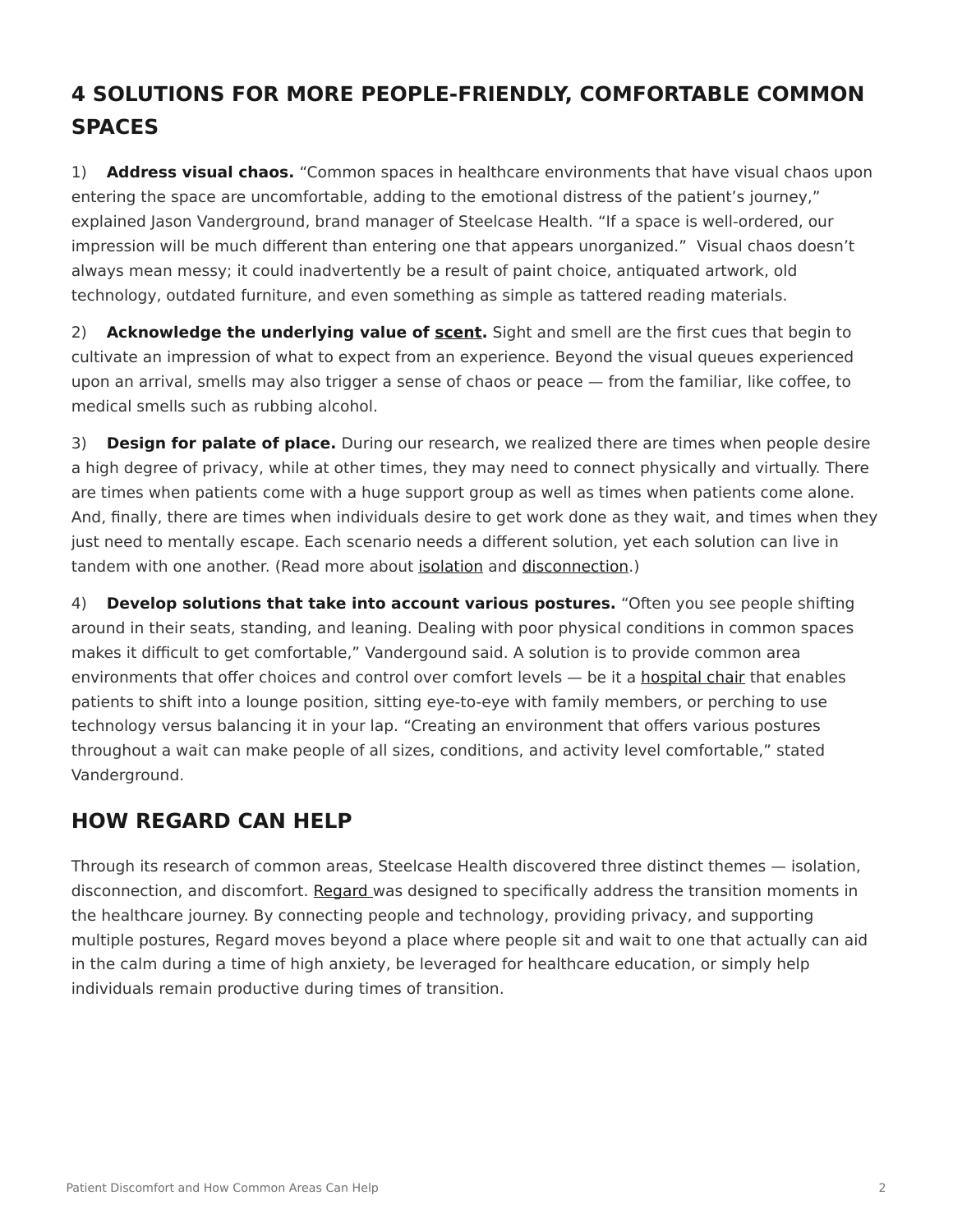## **DESIGNING FOR THE FUTURE OF HEALTHCARE**

"With all the pressing demands on healthcare leaders today, it is understandable that the consideration of how the physical space can have a significant impact on patient behavior and indeed on clinician behavior is dismissed. Reimagining healthcare starts with insights about what people want and need. Reinvention of space starts with insights that result from rigorous study of what physicians and patients need and want, and what they actually do in a space. When both are married, it can have a significant effect on how fast we move toward better quality of care for everyone involved and how seamlessly these changes come to fruition," stated Rob Heitmeier, General Manager of Steelcase Health.

"This is the new reality. The healthcare journey needs to be an integrated one. One that facilitates connections among patients, families, and clinicians. One that enables people to take control of the journey, and their health in general. Amid all this change, still often overlooked or underemphasized, however, is the role of the physical space and the design of the physical space in creating this integrated experience.

Faced with such sweeping changes, healthcare organizations should not overlook an asset that's highly leverageable and pivotal to success; their spaces. There is a significant opportunity to strategically rethink how healthcare spaces can dramatically improve the experiences of everyone involved," continued Heitmeier.

Read Rob Heitmeier's entire Perspective on the Future of Healthcare in Time for Change; Positive Disruption to the Medical Cocoon

Did you miss **[Parts 1](https://www.steelcase.com/posts/patient-isolation-how-technology-can-solve-it/)** and [2](https://www.steelcase.com/posts/patient-disconnect-and-how-to-better-use-common-areas/) of this series? Read them today!

Follow us on [Twitter](http://twitter.com/steelcasehealth), [Facebook,](http://facebook.com/steelcasehealth) and [LinkedIn](http://www.linkedin.com/company/nurture-by-steelcase).

| +About Steelcase |  |
|------------------|--|
| +Customer Care   |  |
| +Legal Notices   |  |
| +Connect With Us |  |
| +Contact Us      |  |
|                  |  |